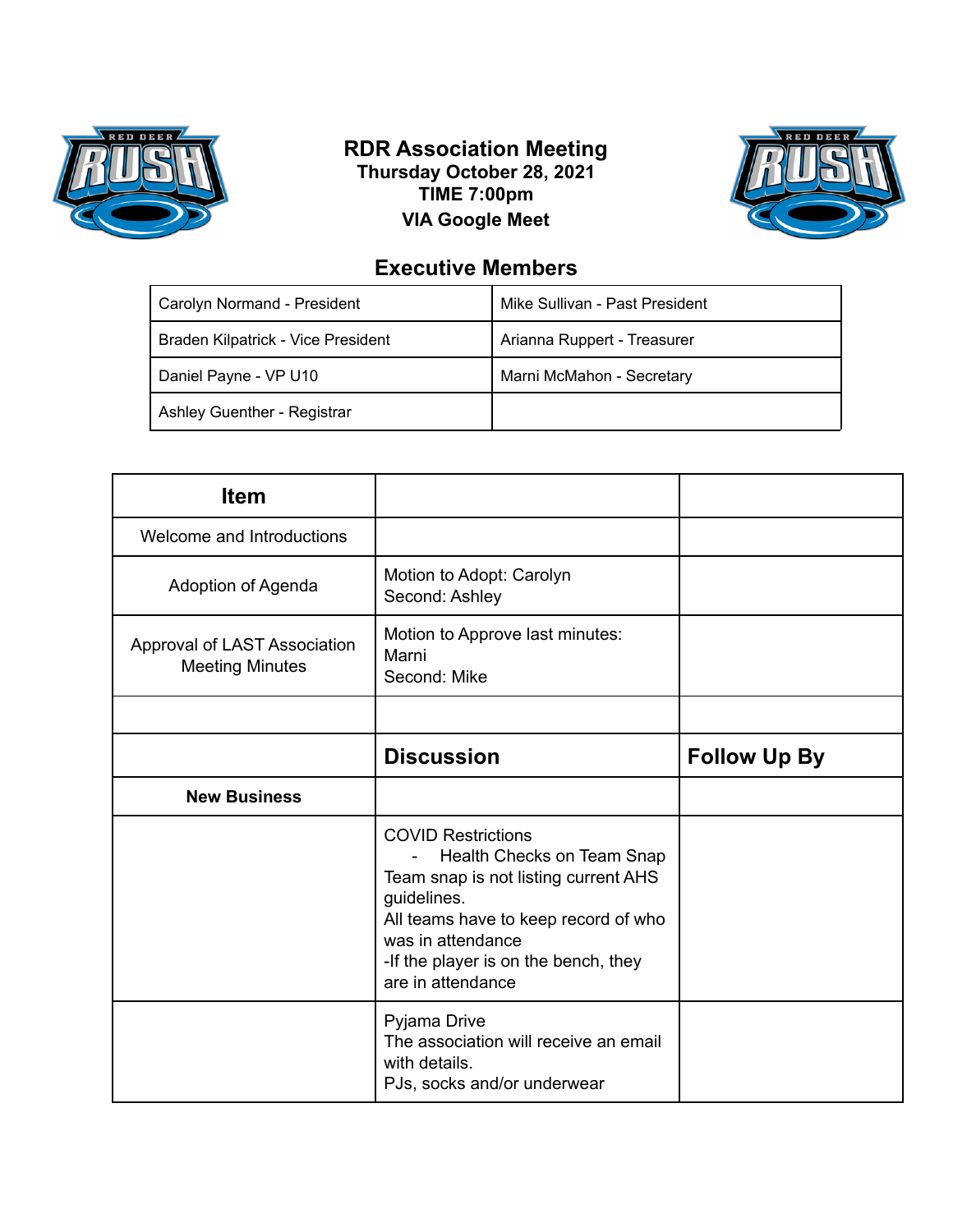|                                                   | Purchase for someone the same age<br>as your player (boy or girl)<br>Deadline is Nov. 18<br>Elaine will collect at her house<br>Team managers please collect for<br>your team                                                                        |                                                                                                                                    |
|---------------------------------------------------|------------------------------------------------------------------------------------------------------------------------------------------------------------------------------------------------------------------------------------------------------|------------------------------------------------------------------------------------------------------------------------------------|
|                                                   | Fundraising idea for 2022/2023:<br>Whoville tree fundraiser<br>More details to come                                                                                                                                                                  |                                                                                                                                    |
|                                                   |                                                                                                                                                                                                                                                      |                                                                                                                                    |
|                                                   |                                                                                                                                                                                                                                                      |                                                                                                                                    |
|                                                   | Season is well under way, and happy<br>to see all the ringette action! BGL<br>league play for U12 and up started<br>October 15th weekend and for step 3<br>started October 22nd weekend.<br>Zone 4 play for Step 1 and 2 also<br>began last weekend. | Carolyn will send an email<br>regarding social media<br>postings re: some posts<br>are not showing RDR<br>following AHS guidelines |
| <b>President Update</b><br>Carolyn Normand        | Please continue to follow AHS<br>guidelines and check facilities for<br>health requirements as they're not all<br>running REP.                                                                                                                       |                                                                                                                                    |
|                                                   | We've seen a large drop in active<br>start participants in the last few years.<br>Hoping to receive more registrations<br>to run this program, but at this time<br>not appearing likely.                                                             |                                                                                                                                    |
| <b>Directors Reports</b>                          |                                                                                                                                                                                                                                                      |                                                                                                                                    |
| <b>Vice President</b><br><b>Braden Kilpatrick</b> | Nothing to Report                                                                                                                                                                                                                                    |                                                                                                                                    |
| <b>VP U10</b><br>Daniel Payne                     | Nothing to Report                                                                                                                                                                                                                                    |                                                                                                                                    |
| <b>Treasurer Report</b><br>Arianna Ruppert        | Motion to adopt: Carolyn Normand<br>Second: Arianna Ruppert<br>*Make a motion for the addition of<br>new treasurers/signers and the<br>removal of those not returning                                                                                |                                                                                                                                    |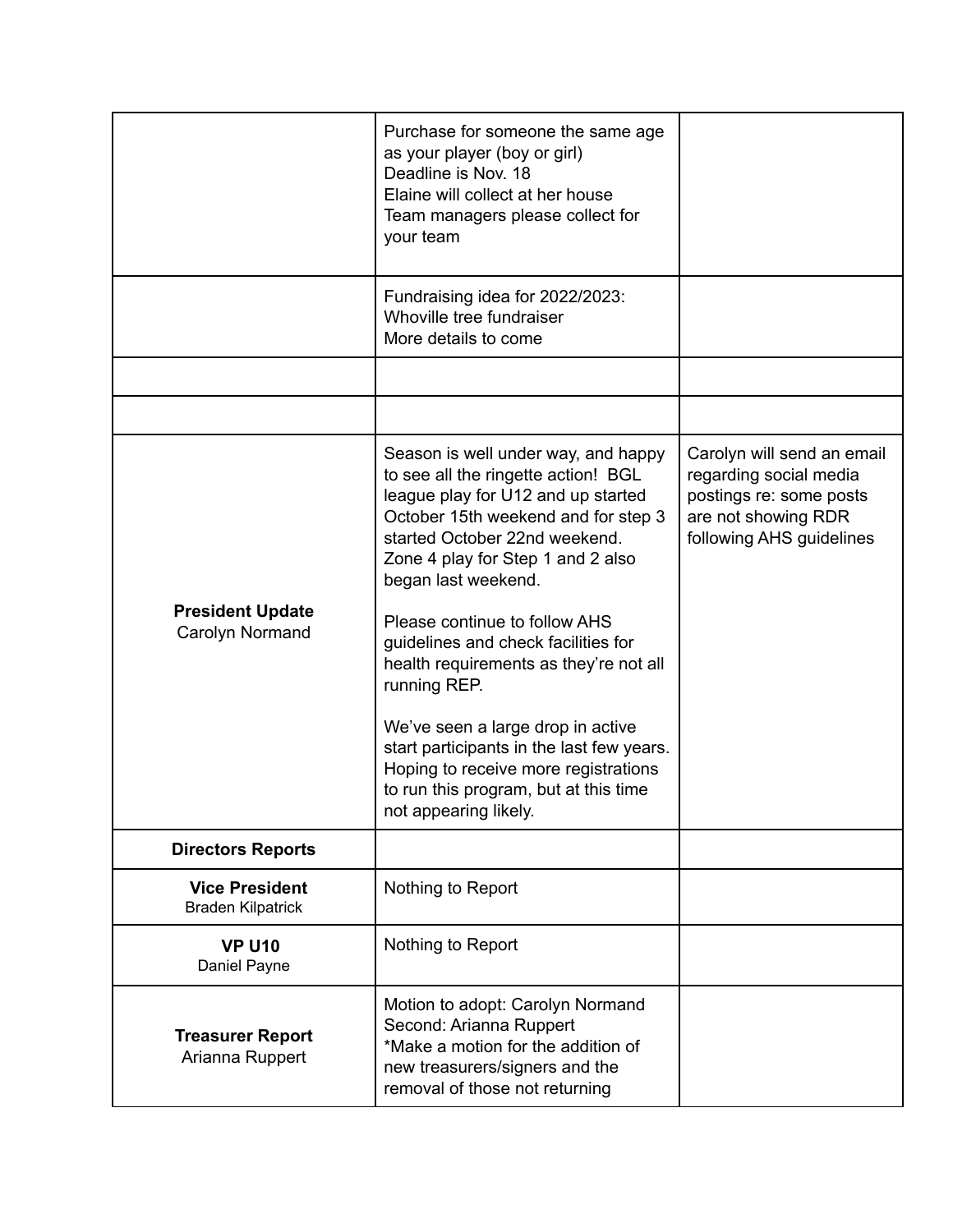|                                        | The following are additions to team<br>accounts:<br>873-00010094300 - Kelly Mann<br>873-00010172900 - Ash Fleming<br>873-00010242300 - Lindsay Unland<br>873-00010229600 - Melanie Campbell<br>873-00212399100 - Kelley Labrecque<br>873-00009416100 - Sheila Freele<br>873-00010247400 - Tasha Ankerstein<br>The following are deletions to team<br>accounts:<br>873-00009896500 - Catherine Swartz<br>873-00010094300 - Kaylene Horvey<br>873-00010172900 - Andrew Kalenchuk<br>873-00010242300 - Tracey McKinnon<br>873-00212399100 - Lacey Edwards<br>The following are additions to Executive<br>Accounts<br>873-00105217924, -00106436324,<br>-00115128224, -00123558306,<br>-00212490400, -00770032624,<br>-00123597401<br>Marni McMahon<br><b>Ashley Guenther</b> |                                                                                                                                                                                                                                                                                           |
|----------------------------------------|---------------------------------------------------------------------------------------------------------------------------------------------------------------------------------------------------------------------------------------------------------------------------------------------------------------------------------------------------------------------------------------------------------------------------------------------------------------------------------------------------------------------------------------------------------------------------------------------------------------------------------------------------------------------------------------------------------------------------------------------------------------------------|-------------------------------------------------------------------------------------------------------------------------------------------------------------------------------------------------------------------------------------------------------------------------------------------|
| Registrar<br><b>Ashley Guenther</b>    | All athletes/coaches are registered<br>Ashley needs affiliates to be<br>registered                                                                                                                                                                                                                                                                                                                                                                                                                                                                                                                                                                                                                                                                                        | Coaches need to notify<br>Ashley who affiliates are<br>Please be sure you are<br>choosing players from the<br>right teams and when you<br>can utilize these players.<br>https://ringettealberta.com/<br>wp-content/uploads/2019/0<br>6/5.0-Player-Affiliation-Poli<br>cy-June-15-2019.pdf |
| <b>Ice Allocation</b><br>Mike Sullivan | Pre-season ice requests are in:<br>Rustbusters - Aug 15-19<br>3v3 - Aug 20-21<br>Evals - Planned to start Sep 2, TBC<br>in July/Aug<br>22 reschedules processed in Session<br>1 to date. Similar story across the                                                                                                                                                                                                                                                                                                                                                                                                                                                                                                                                                         |                                                                                                                                                                                                                                                                                           |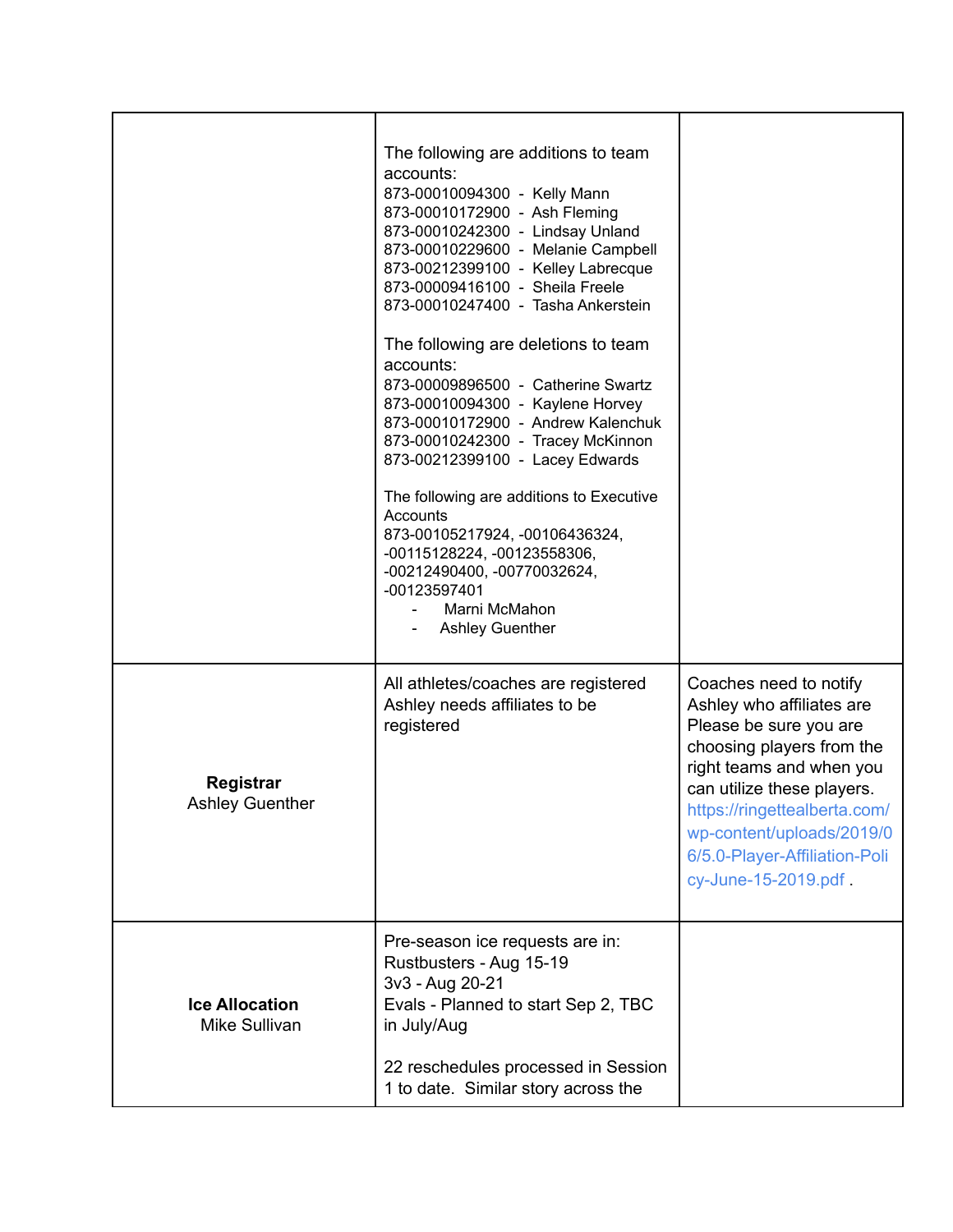| league. Have 1 or 2 more in the que<br>for the 16A's.                                                                                                                                                                                                                                                                                                                                                                                                           |                                                                                                                                                                                                                                                          |
|-----------------------------------------------------------------------------------------------------------------------------------------------------------------------------------------------------------------------------------------------------------------------------------------------------------------------------------------------------------------------------------------------------------------------------------------------------------------|----------------------------------------------------------------------------------------------------------------------------------------------------------------------------------------------------------------------------------------------------------|
| Quick responses from<br>coaches/managers has helped close<br>reschedules out quickly.                                                                                                                                                                                                                                                                                                                                                                           |                                                                                                                                                                                                                                                          |
| Extra ice pickup - Start of the season<br>allows me to leave extra ice open as<br>we are inside the 14 day return policy<br>anyway but as the chaos slows down<br>I can return ice to prevent extra<br>expense to the association. We have<br>never formalized a process or<br>expectations around open ice -<br>should a limit/team should be set for<br>each session or something. Most<br>teams have picked up at least one<br>but some are already up to 6. | Extra ice is communicated<br>to all coaches.<br>Do we charge for extra ice<br>next year as team have not<br>set a budget to cover this<br>for 2021-2022 season<br>Pick up a max of 3 per<br>session, everything above<br>will be charged to the<br>team? |
| U10 Schedule to Nov 20 is done,<br>have left Nov 27 open as U10 S1&2<br>teams are applying to LAC tourney.                                                                                                                                                                                                                                                                                                                                                      |                                                                                                                                                                                                                                                          |
| Session 2 ice to go in on Nov 9.                                                                                                                                                                                                                                                                                                                                                                                                                                |                                                                                                                                                                                                                                                          |
| Feedback from Arena attendants has<br>been very positive for our families<br>following the REP requirements.<br>Reminder, as of Monday Oct 25, two<br>shots administered 14 days prior<br>were required and by Nov 15, QR<br>code will be the only accepted record<br>to present.                                                                                                                                                                               |                                                                                                                                                                                                                                                          |
| Blackout request has been sent, I will<br>send a reminder in a week. Has to<br>be submitted by Nov 13.                                                                                                                                                                                                                                                                                                                                                          |                                                                                                                                                                                                                                                          |
| A new ice allocator will be needed<br>next year. This is a 10 month heads<br>up. I will commit to getting<br>2022/2023 season ice requests in,<br>supporting 3v3, RB and Evals and<br>draft the practice schedule to start<br>next season but someone needs to<br>take over ice management at the                                                                                                                                                               | If you are interested,<br>please let Mike or Carolyn<br>know                                                                                                                                                                                             |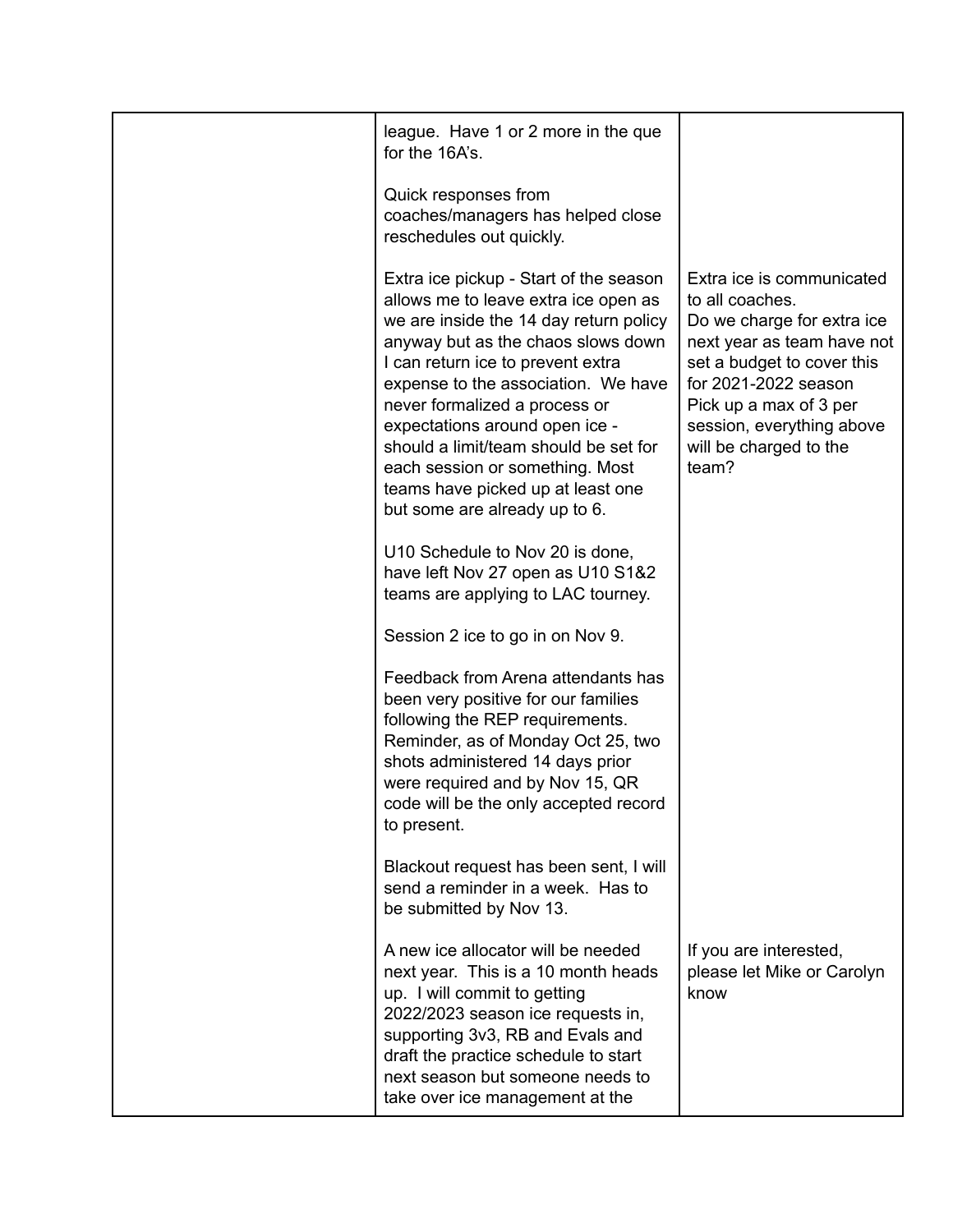|                                     | start of next season - basically by the<br>BGL ice submission date in<br>September so they can roll with the<br>process. At 7 seasons, it has been a<br>good run, but someone else needs to<br>roll in while I am still around to ask<br>questions. |  |
|-------------------------------------|-----------------------------------------------------------------------------------------------------------------------------------------------------------------------------------------------------------------------------------------------------|--|
| Coaching<br><b>Chris McCullough</b> | Nothing to Report                                                                                                                                                                                                                                   |  |

| <b>U10 Evaluations</b><br>Erin Luke & Kim Tang                          | 2022-2023 Myles Peake                                                                                                                                                                                                           |                                                                               |
|-------------------------------------------------------------------------|---------------------------------------------------------------------------------------------------------------------------------------------------------------------------------------------------------------------------------|-------------------------------------------------------------------------------|
| <b>U12 &amp; Up Evaluations</b><br>Mike Sullivan & Braden<br>Kilpatrick | 2022-2023 Erin Luke & Kim Tang                                                                                                                                                                                                  |                                                                               |
| <b>Children's Ringette</b>                                              | Nothing to Report                                                                                                                                                                                                               |                                                                               |
| <b>Referee in Chief</b><br><b>Andrew Baron</b>                          | Nothing to Report                                                                                                                                                                                                               |                                                                               |
| <b>Refereeing Scheduler</b><br><b>Andrew Baron</b>                      | Nothing to Report                                                                                                                                                                                                               |                                                                               |
| <b>Friends on Ice</b><br>Lisa Nord & Mandy Reed                         | There are enough teams registered<br>except step 1<br>Working on ice slots right now. Ice is<br>tight!<br><b>Online 50/50</b><br>Volunteer schedule will come out in<br>December<br>Who is responsible for REP (RDR or<br>city) |                                                                               |
| <b>Goalie Coordinator</b><br><b>Tyson Luke</b>                          | Will be setting up more sessions.<br>Nov. 7, 12, 21, 27<br>This includes U10 goalies                                                                                                                                            |                                                                               |
| <b>Equipment</b><br><b>Tyson Luke</b>                                   | Nothing to Report                                                                                                                                                                                                               |                                                                               |
| <b>Black Gold League Rep</b><br>Carolyn Normand                         | BGL league play is underway. Please<br>ensure you identify your BGL<br>spectator liaison both in the stands                                                                                                                     | Home team is responsible<br>for running the box.<br>Coaches, let Carolyn know |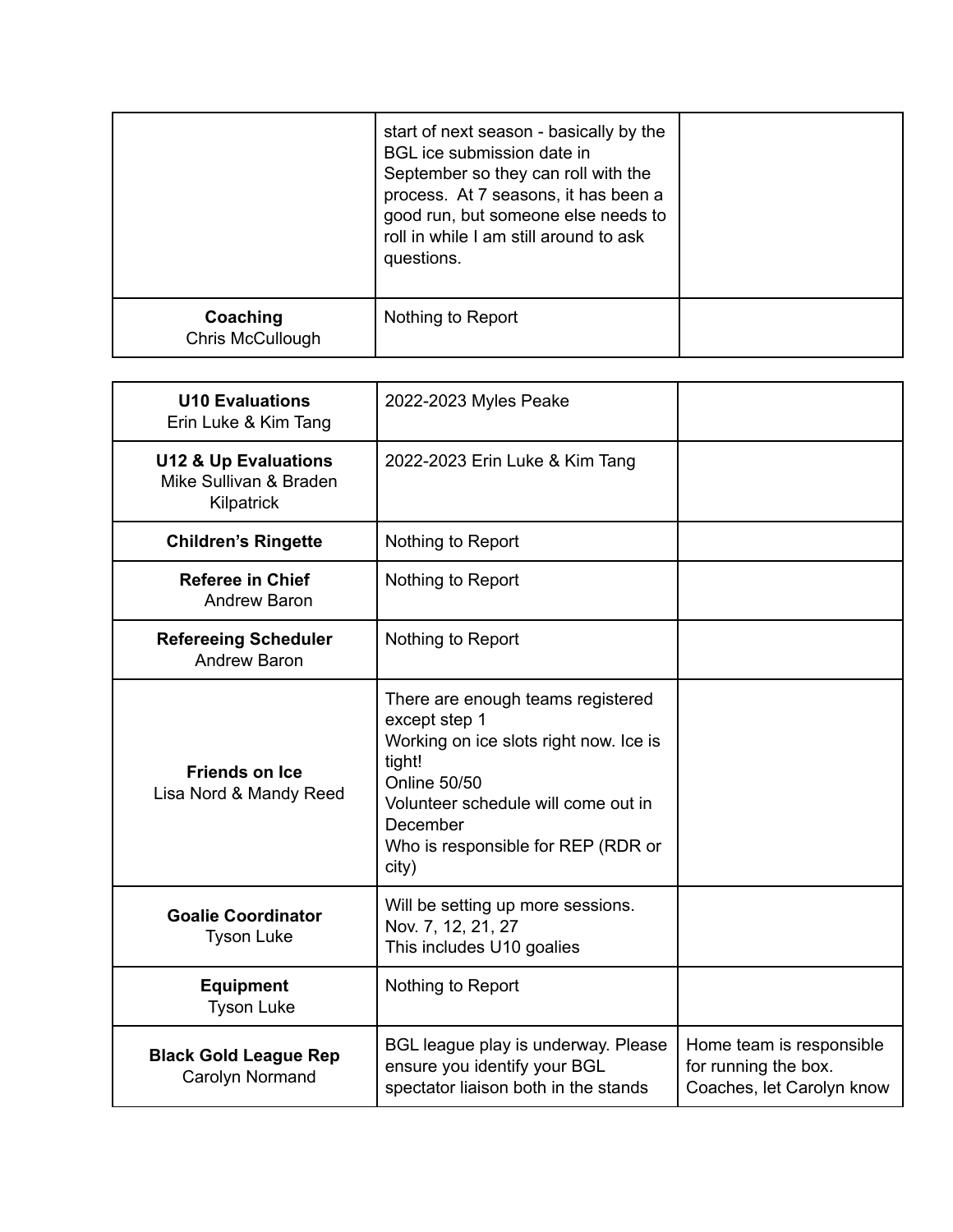|                                                            | and on the scoresheet. There have<br>been issues already this season with<br>inappropriate fan behaviour and need<br>to ensure each SL is helping to<br>monitor/control the behaviour of the<br>teams spectators/coaches. | if you think you are in the<br>wrong division.                                                            |
|------------------------------------------------------------|---------------------------------------------------------------------------------------------------------------------------------------------------------------------------------------------------------------------------|-----------------------------------------------------------------------------------------------------------|
| <b>Apparel</b><br>Marni MacMahon                           | -Marni is working with NorthStar to<br>have an online store open for<br>Christmas.<br>-Any apparel suggestions are<br>appreciated                                                                                         | Can we offer winter coats<br>for youth similar to what<br>was available in previous<br>years Puffy jacket |
| Sponsorship<br>Michelle Abbott & Ashley<br>Guenther        | Need volunteers for this position                                                                                                                                                                                         |                                                                                                           |
| <b>Fundraising</b><br>Erin Luke                            | Need volunteers for this position<br>Casino Dec 3-4<br>Will need to be vaccinated to<br>volunteer.<br>Volunteer sign up will be sent out                                                                                  |                                                                                                           |
| <b>Marketing</b><br>Lisa Nord & Myles Peake                | Nothing to Report                                                                                                                                                                                                         | Please pass on pictures to<br>share!                                                                      |
| Zone 4                                                     | Step 1 and 2 league with Lacombe                                                                                                                                                                                          |                                                                                                           |
| Webmaster<br><b>Chris Malo</b>                             | Nothing to Report                                                                                                                                                                                                         |                                                                                                           |
| <b>Pub Night</b><br>U16                                    | Raffle tickets have been distributed<br>to the teams, money/tickets due back<br>by November 21st.<br>May look at changing this for next<br>year to increase revenue                                                       | Let Jen D. know if you<br>have tickets to sell! There<br>are people looking to buy<br>more tickets        |
| <b>Grocery Gift Card Coordinator</b><br>Erin Larouche      | Need a volunteer for outside user<br>groups                                                                                                                                                                               |                                                                                                           |
| <b>Pictures</b><br>Pam Jones                               | Should get a new volunteer for this<br>role, the current volunteer doesn't<br>have a player in RDR anymore.                                                                                                               |                                                                                                           |
| <b>Rust Busters</b><br>Carolyn Normand/ Ashley<br>Guenther | Rustbusters ice has been allocated<br>for next year, Aug 15-19th<br>How do players transition from $\frac{1}{2}$ ice                                                                                                      |                                                                                                           |